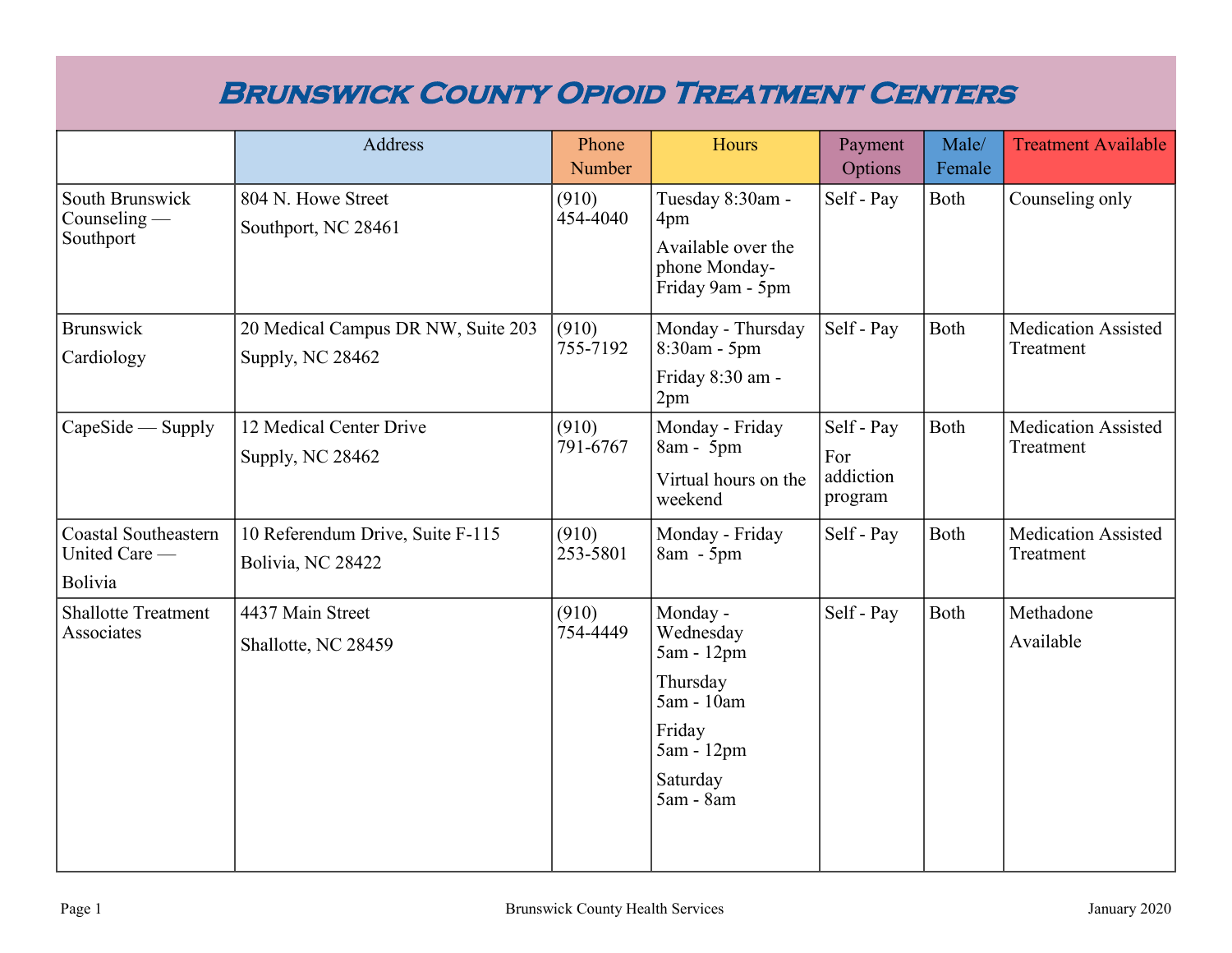### **Brunswick County Opioid Treatment Centers**

|                                                | Address                                              | Phone<br>Number   | Hours                                                                                             | Payment<br>Options                              | Male/<br>Female | <b>Treatment Available</b>                                  |
|------------------------------------------------|------------------------------------------------------|-------------------|---------------------------------------------------------------------------------------------------|-------------------------------------------------|-----------------|-------------------------------------------------------------|
| South Brunswick<br>Counseling $-$<br>Shallotte | 5258 S. Main Street, Suite 22<br>Shallotte, NC 28470 | (910)<br>754-5887 | Monday - Friday<br>$9am - 5pm$<br>Do not accept walk-<br>ins, you must call<br>for an appointment | Self - Pay                                      | Both            | Assessments and<br>Therapy only                             |
| Coastal Horizons<br>Center — Brunswick         | 120 Coastal Horizons Drive<br>Shallotte, NC 28470    | (910)<br>754-4515 | Monday - Friday<br>$8am - 4pm$<br>Dosing:<br>Monday - Friday<br>5:30am - 10:00am                  | Medicaid<br>Fees based<br>on a sliding<br>scale | Both            | Medication Assisted<br>Treatment:<br>Methadone<br>Available |

|                              | Address                                                      | Phone<br>Number   | Hours                                                                   | Payment<br>Options                                                   | Male/<br>Female | <b>Treatment Available</b>                                           |
|------------------------------|--------------------------------------------------------------|-------------------|-------------------------------------------------------------------------|----------------------------------------------------------------------|-----------------|----------------------------------------------------------------------|
| Carolina Beach<br>Counseling | 1328 N Lake Park Blvd, Suite 109<br>Carolina Beach, NC 28428 | (910)<br>458-4544 | Monday - Thursday<br>9am- $7$ pm<br>Friday<br>$9am - 2pm$               | Self - Pay<br><b>BCBS</b><br>NC<br>Medicaid<br>United<br>Health Care | Both            | <b>Medication Assisted</b><br>Treatment:<br>- Suboxone<br>- Vivitrol |
| CapeSide<br>Wilmington       | 311 Judges Rd, Suite 4E<br>Wilmington, NC 28405              | (910)<br>791-6767 | Monday -<br>Wednesday<br>$8am - 5pm$<br>Virtual hours on the<br>weekend | Self - Pay                                                           | Both            | <b>Medication Assisted</b><br>Treatment                              |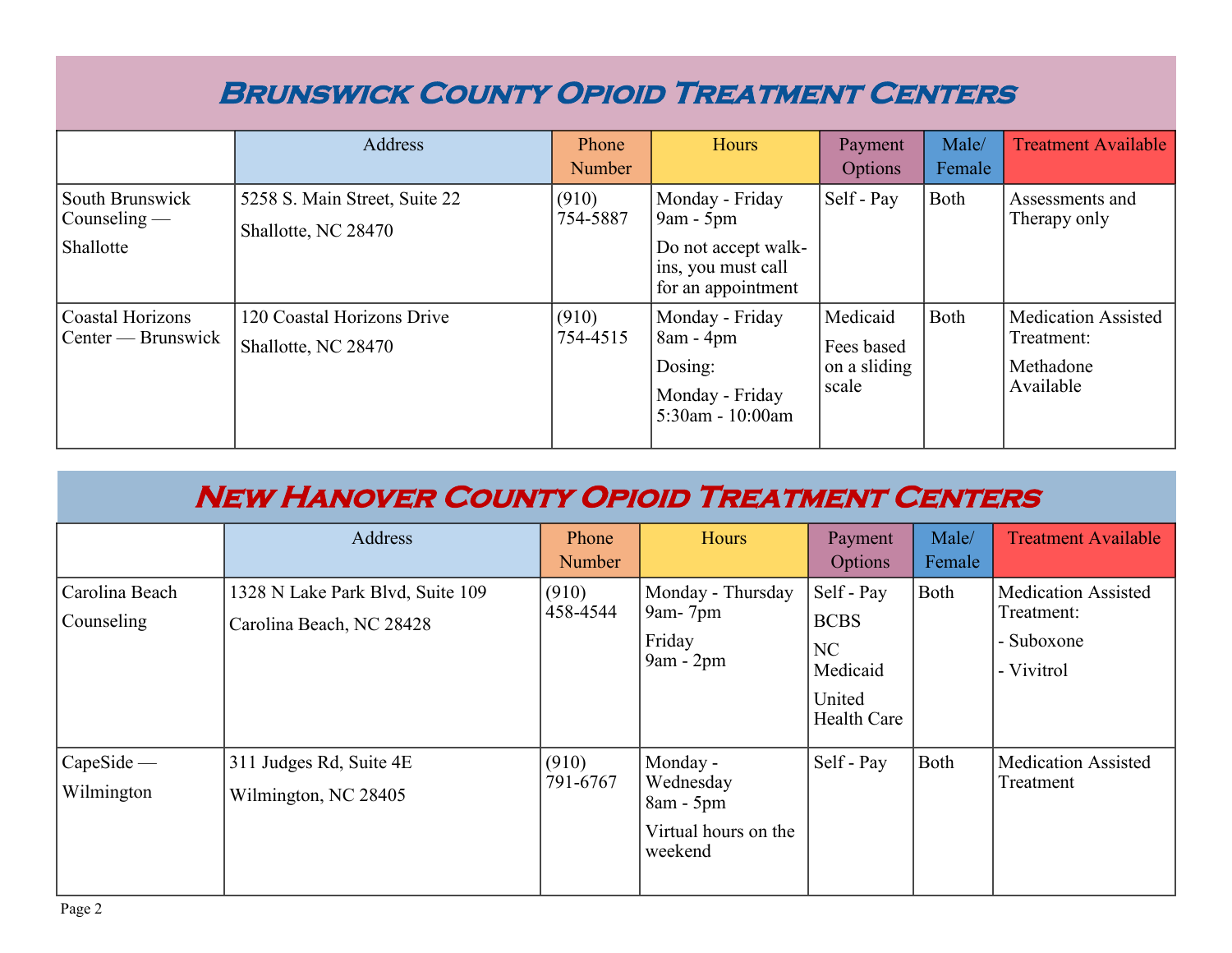|                                      | Address                                           | Phone<br>Number   | Hours                                                                    | <b>Payment Options</b>                                                                                                            | Male/<br>Female | <b>Treatment</b><br>Available                                    |
|--------------------------------------|---------------------------------------------------|-------------------|--------------------------------------------------------------------------|-----------------------------------------------------------------------------------------------------------------------------------|-----------------|------------------------------------------------------------------|
| A Helping Hand of<br>Wilmington      | 5013 Wrightsville Ave<br>Wilmington, NC 28403     | (910)<br>796-6868 | Monday, Wednesday<br>& Friday<br>9am - 12pm and<br>$6pm - 9pm$           | Self - Pay<br>Medicaid<br><b>BCBS</b><br><b>Student Blue</b><br>MedCost<br><b>IPRS</b><br>Some state funding for<br>the uninsured | Both            | Medication<br>Assisted<br>Treatment:<br>- Suboxone<br>- Vivitrol |
| Anjan Medical,<br><b>Coastal MDs</b> | 1444 South 17th St<br>Wilmington, NC 28401        | (910)<br>793-4311 | Monday - Thursday<br>8:30am - 3:30 pm<br>Virtual hours on the<br>weekend | Self - Pay<br>Medicaid<br>Medicare<br>**Most Insurance**                                                                          | Both            | Medication<br><b>Assisted Treatment</b>                          |
| Ave Maria Family<br>Practice         | 1230 Medical Center Drive<br>Wilmington, NC 28401 | (910)<br>799-5452 | Monday - Friday<br>8:30am - 5:30pm                                       | Self - Pay<br>** Most Insurance**<br><b>NOT CURRENTLY</b><br><b>ACCEPTING</b><br><b>MEDICAID</b><br><b>PATIENTS</b>               | Both            | Medication<br><b>Assisted Treatment</b>                          |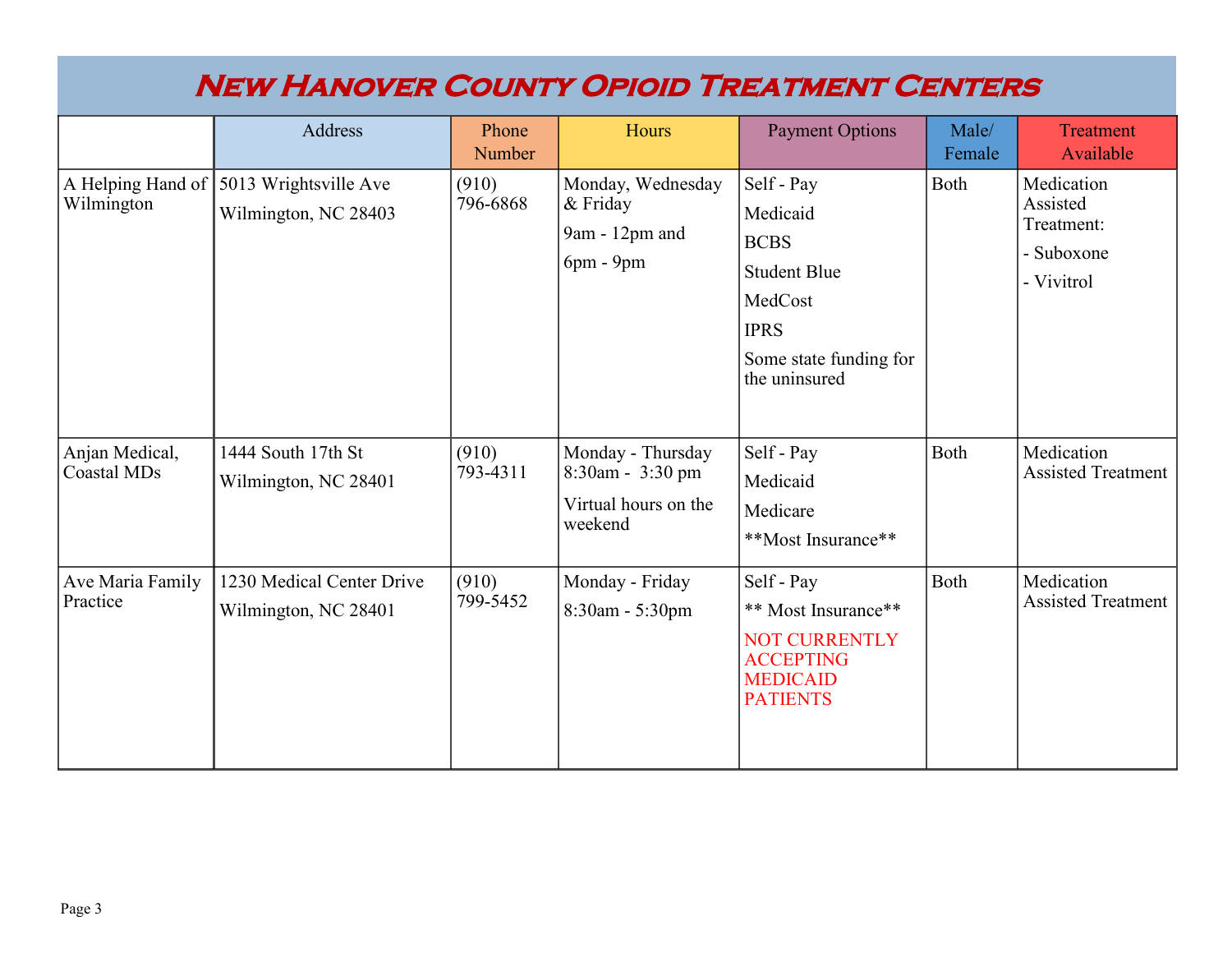|                                                              | Address                                                 | Phone<br>Number   | Hours                                                                                                       | <b>Payment Options</b>                                                                                 | Male/<br>Female | <b>Treatment</b><br>Available                                        |
|--------------------------------------------------------------|---------------------------------------------------------|-------------------|-------------------------------------------------------------------------------------------------------------|--------------------------------------------------------------------------------------------------------|-----------------|----------------------------------------------------------------------|
| $\overline{\rm$ PORT Health —<br>Wilmington                  | 2206 Wrightsville Ave<br>Wilmington, NC 28403           | (910)<br>763-6499 | Monday - Friday<br>8am - 5pm                                                                                | Self - Pay<br>Medicaid<br>Private Insurance<br>Some state funding<br>for uninsured may be<br>available | Both            | Medication<br><b>Assisted Treatment</b>                              |
| Wilmington<br>Treatment<br>Center-<br>Outpatient             | 1524 Harbour Drive<br>Wilmington, NC 28403              | (910)<br>338-2417 | 24/7                                                                                                        | Self - Pay<br>Medicare<br>Private Insurance                                                            | Both            | Medication<br><b>Assisted Treatment</b><br>Detox<br>Rehab            |
| Lifeline Treatment<br>Center                                 | 5710 Oleander Drive, Suite 100<br>Wilmington, NC 28403  | (910)<br>239-0377 | Monday - Friday<br>9am - 5:30pm                                                                             | Self - Pay<br>PPO (Out of Net-<br>work)                                                                | <b>Both</b>     | Medication<br><b>Assisted Treatment</b>                              |
| New Season Metro<br><b>Treatment Center</b><br>- New Hanover | 1161 Castle Hayne Blvd., Bldg.C<br>Wilmington, NC 28401 | (910)<br>251-6644 | Monday - Friday<br>5am - 1:30pm<br>*Dosing only available<br>until 11 am*<br>Saturday - Sunday<br>6am - 9am | Self - Pay                                                                                             | Both            | Medication<br>Assisted<br>Treatment:<br>-Methadone<br>-Buprenorphine |
| Addiction<br>Medicine & Pain<br>Management                   | 1201 Medical Center Drive<br>Wilmington, NC 28401       | (910)<br>254-1414 | Monday - Wednesday<br>9am - 4pm<br>Thursday<br>$12pm - 4pm$                                                 | Self - Pay<br>Medicare                                                                                 | <b>Both</b>     | Medication<br><b>Assisted Treatment</b>                              |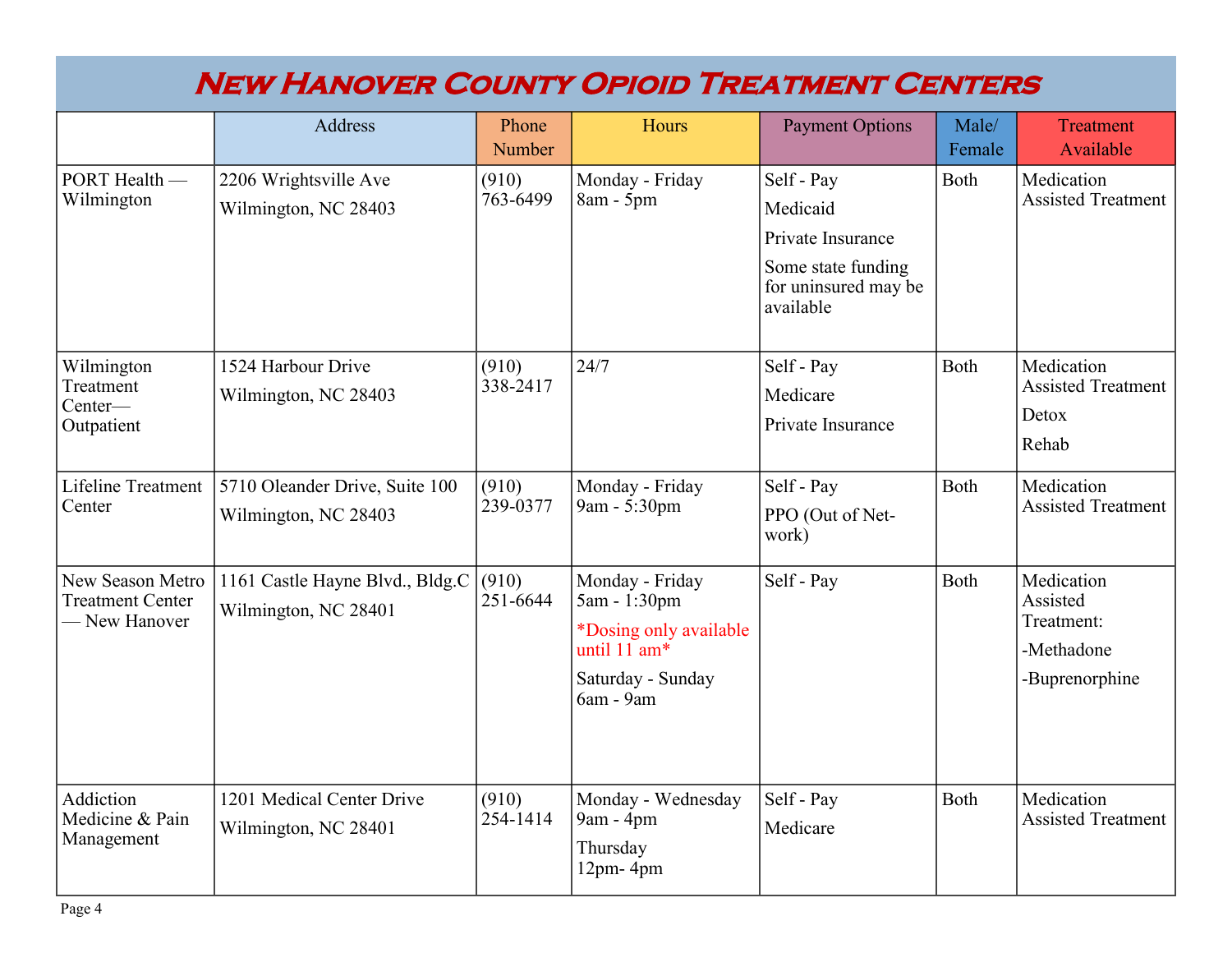|                                     | Address                                              | Phone<br>Number   | Hours                               | <b>Payment Options</b>                                                                                                                                                                 | Male/Female | <b>Treatment</b><br>Available                                                                                    |
|-------------------------------------|------------------------------------------------------|-------------------|-------------------------------------|----------------------------------------------------------------------------------------------------------------------------------------------------------------------------------------|-------------|------------------------------------------------------------------------------------------------------------------|
| Trinity<br>Wellness —<br>Wilmington | 1907 S. 17th Street, Suite 1<br>Wilmington, NC 28401 | (910)<br>343-8424 | Monday -<br>Thursday<br>$8am - 5pm$ | Self - Pay<br>Private Insurance<br>Medicare with a referral                                                                                                                            | Both        | Medication<br><b>Assisted Treatment</b>                                                                          |
| The Tides                           | 2029 S. 17th Street<br>Wilmington, NC 28401          | (910)<br>372-4020 | Monday - Friday<br>$9am - 5pm$      | The Tides is a free<br>program; however, they<br>are partnered with other<br>providers for pre-natal<br>care and dosing.<br>There are some fees<br>associated with these<br>providers. | Female Only | Medication<br><b>Assisted Treatment</b><br>Prenatal and Post-<br>partum Care<br>*Can provide<br>transportation*` |
| $RHA$ —<br>Wilmington               | 2023-1A S. 17th Street<br>Wilmington, NC 28401       | (910)<br>632-2191 | Monday - Friday<br>$9am - 5pm$      | Self - Pay<br><b>BCBS</b><br>Medicaid<br>Private Insurance<br>Some options available<br>for uninsured                                                                                  | Both        | Medication<br><b>Assisted Treatment</b><br>Detox                                                                 |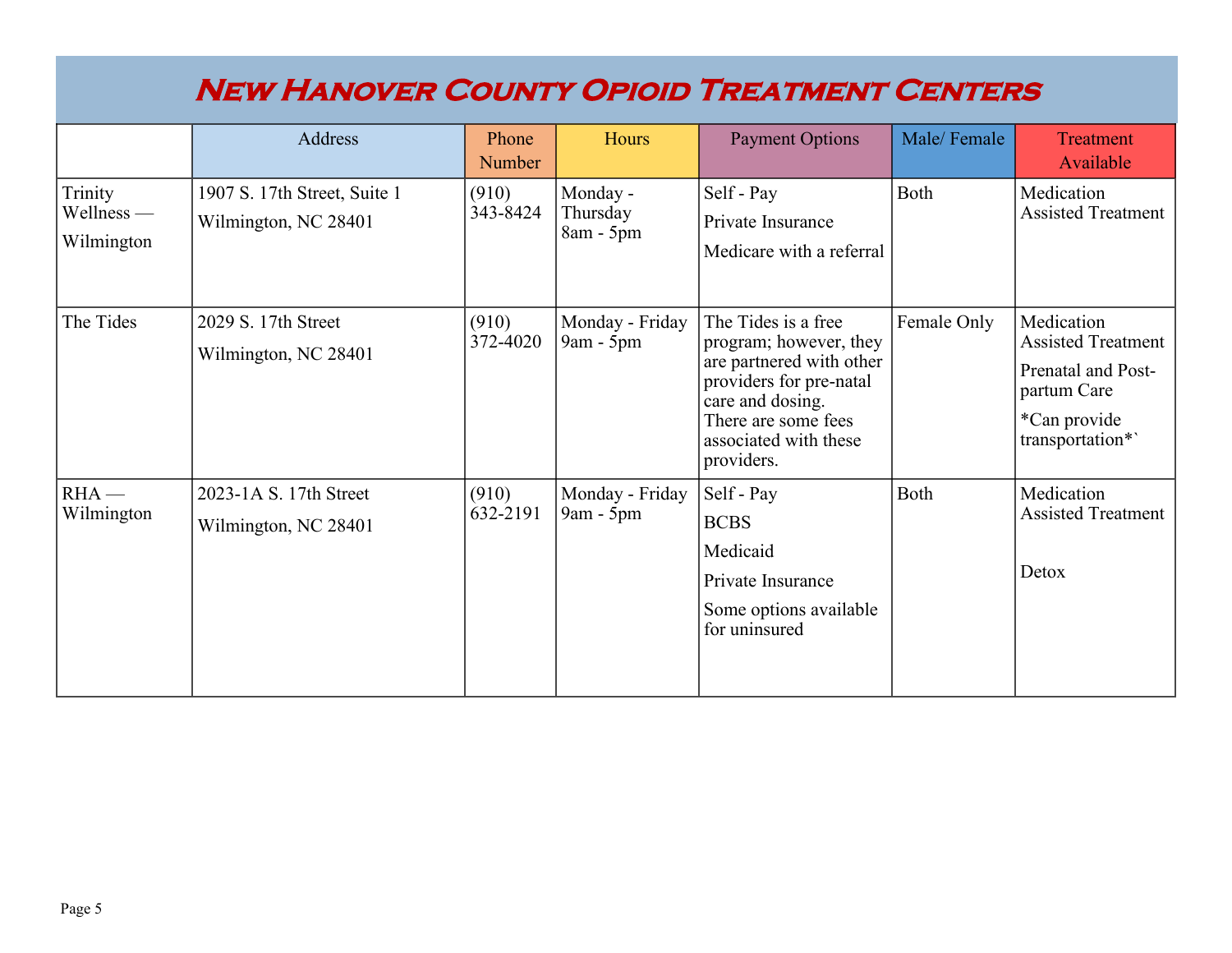# **RECOVERY CENTERS**

| <b>Brunswick County</b>                              |                                                                            |                        |                                                                                                                   |                                                                                               |             |
|------------------------------------------------------|----------------------------------------------------------------------------|------------------------|-------------------------------------------------------------------------------------------------------------------|-----------------------------------------------------------------------------------------------|-------------|
|                                                      | <b>Address</b>                                                             | Phone<br><b>Number</b> | Duration                                                                                                          | Cost                                                                                          | Male/Female |
| <b>Beach House</b><br><b>Recovery Center</b>         | 5801 Washington Rd SW<br>Shallotte, NC 28470<br>www.beachhouserecovery.net | (910)<br>443-1284      | 28 day program with option to<br>renew<br>Option to move into partnered<br>half-way houses following<br>treatment | Self - Pay<br>Will work with<br>patients to find a<br>stable job/funding<br>to attend program | Male        |
| <b>Brunswick Christian</b><br><b>Recovery Center</b> | 1994 Ash Little River Road NW<br>Ash, NC 28420<br>www.bcrcrecovery.org     | (910)<br>287-4357      | 4 months<br>Option to join 8-month internship<br>program following completion                                     | Free                                                                                          | Male        |

| <b>New Hanover County</b>              |                                                                                           |                   |                                             |                                     |                                                                                  |
|----------------------------------------|-------------------------------------------------------------------------------------------|-------------------|---------------------------------------------|-------------------------------------|----------------------------------------------------------------------------------|
|                                        | Address                                                                                   | Phone<br>Number   | Duration                                    | Cost                                | Male/Female                                                                      |
| Wilmington<br><b>Treatment Centers</b> | 2520 Troy Drive<br>Wilmington, NC 28401<br>www.wilmingtontreatment.com                    | (910)<br>793-5662 | 28 Days                                     | Insurance                           | Both                                                                             |
| Health                                 | $Kelly$ House — PORT 2206A Wrightsville Ave<br>Wilmington, NC 28403<br>www.porthealth.org | (910)<br>251-8944 | Residential treatment<br>program for 1 year | All residents must<br>have Medicaid | Female patients who are<br>pregnant or have a child<br>less than 6 months of age |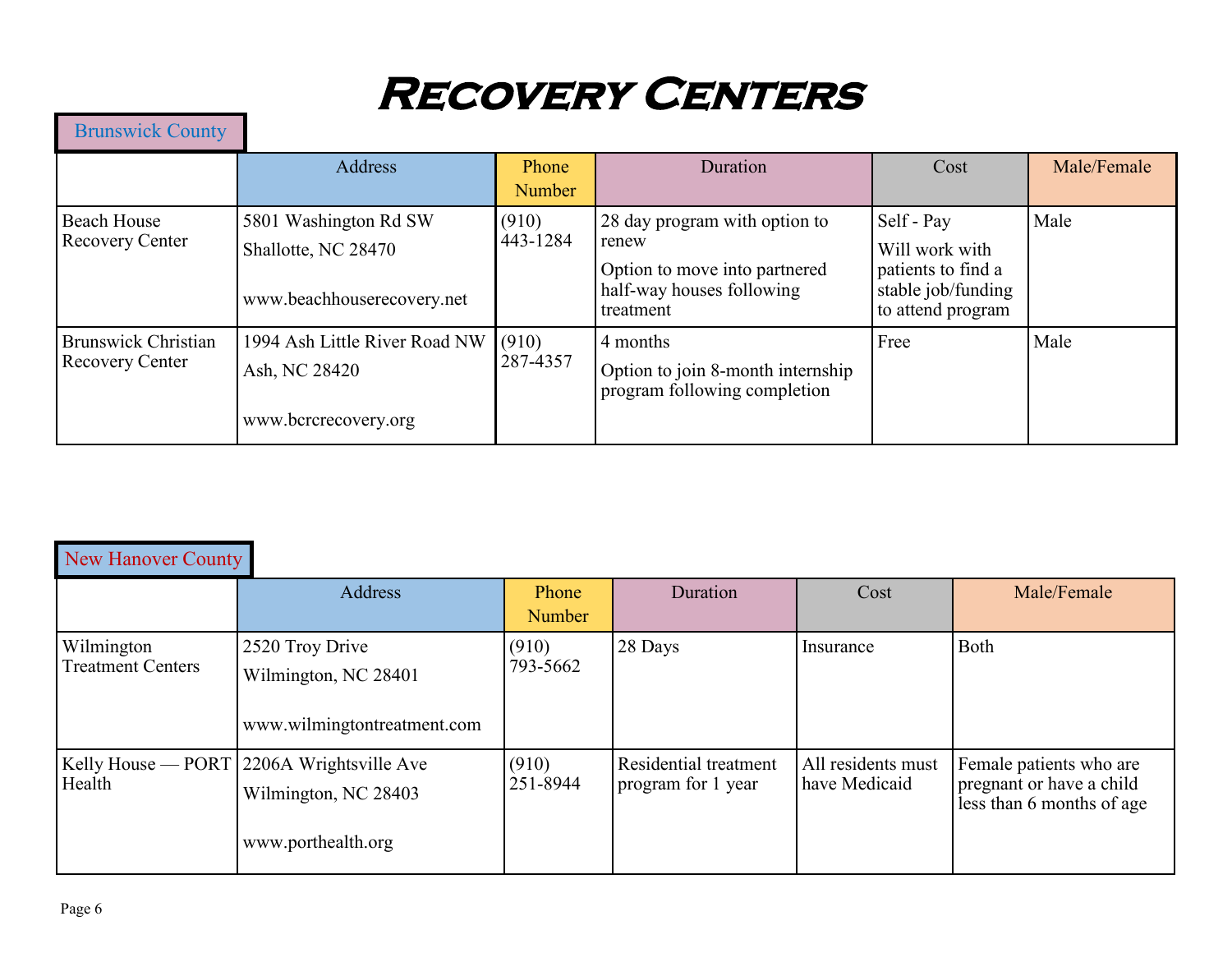North Carolina

|                                     | <b>Address</b>                                       | Website                                                      | <b>Phone Number</b> | Duration                                                                            | Male/Female |
|-------------------------------------|------------------------------------------------------|--------------------------------------------------------------|---------------------|-------------------------------------------------------------------------------------|-------------|
| Southeastern<br>Carolina Crossroads | 1086 Susie Sand Hill Road<br>Elizabethtown, NC 28337 | www.secarolinacrossroads.com                                 | $(910)$ 549-8487    | 60 Days                                                                             | Male        |
| <b>Saving Sons</b>                  | 703 Bryce Street<br>Whiteville, NC 28472             | www.savingsonsinc.org                                        | $(910) 770 - 2221$  | 4 month minimum                                                                     | Male        |
| <b>Solus Christus</b>               | P.O. Box 416<br>East Bend, NC 27018                  | www.soluschristusinc.org                                     | $(336) 813 - 3007$  | Safe House for<br>women who are<br>awaiting<br>placement in a<br>long-term facility | Female      |
| <b>Bethel Colony</b>                | 1675Bethel Colony Road<br>Lenoir, NC 28645           | www.bethelcolony.org                                         | $(828) 754 - 3781$  | 65 days                                                                             | Male        |
| Hebron Colony                       | 56 Old Turnpike Road<br>Boone, NC 28607              | www.hebroncolony.org                                         | $(828)$ 963-4842    | 10 Weeks                                                                            | Male        |
| Rebound                             | 907 W. 1st Street<br>Charlotte, NC 28202             | www.charlotterescuemission.org<br>/recovery-programs/rebound | $(704)$ 333-4673    | 120 day minimum                                                                     | Male        |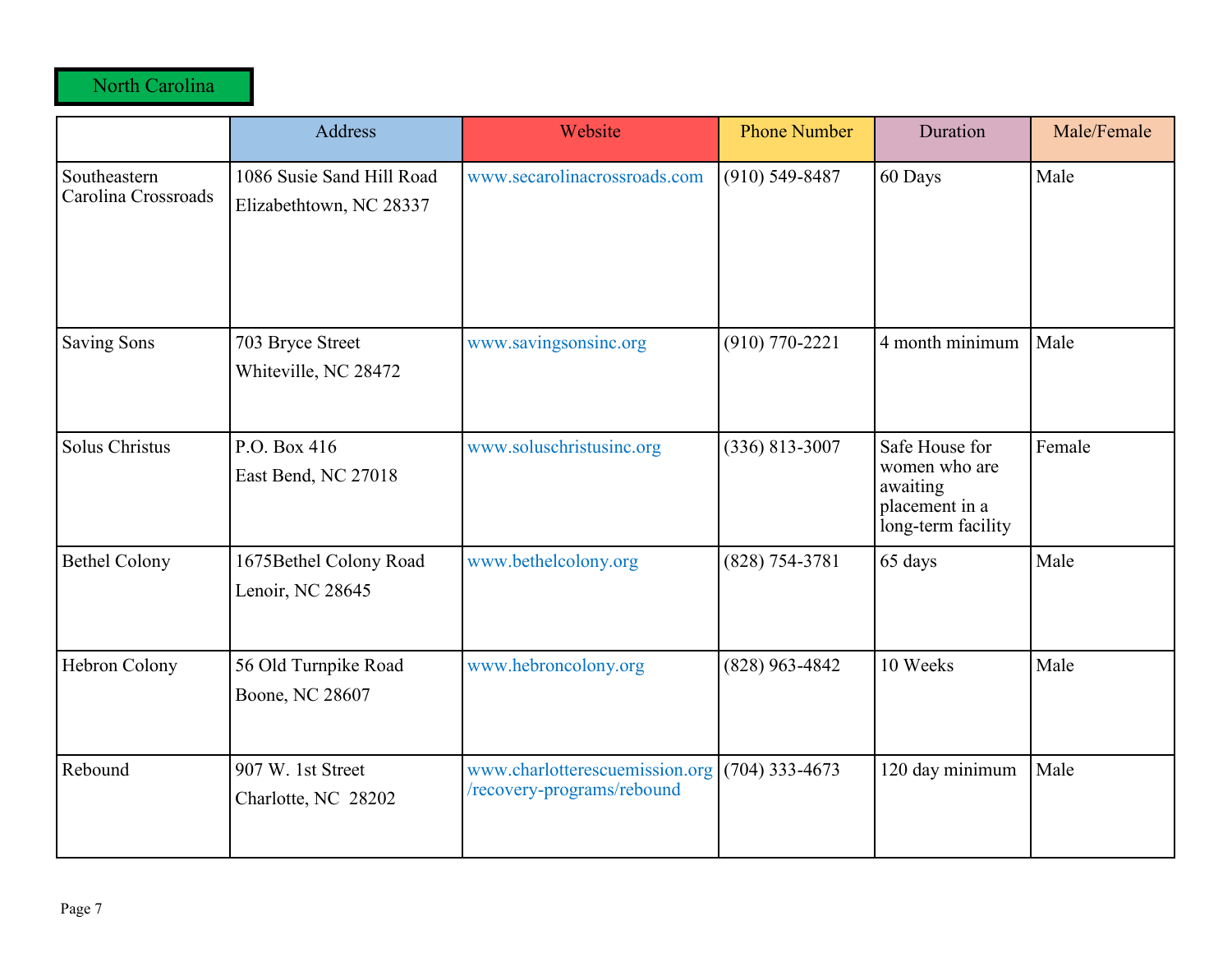|                                       | <b>Address</b>                                   | Website                                                         | <b>Phone Number</b> | Duration                                                                                              | Male/Female                                            |
|---------------------------------------|--------------------------------------------------|-----------------------------------------------------------------|---------------------|-------------------------------------------------------------------------------------------------------|--------------------------------------------------------|
| Dove's Nest for<br>Women and Children | 2855 West Blvd<br>Charlotte, NC 28208            | www.charlotterescuemission.org/<br>recovery-programs/doves-nest | $(704)$ 333-4673    | 4 -12 month program<br>following a 2 week<br>diagnostic period                                        | Female                                                 |
| Alpha & Omega                         | 135 Firehouse Road<br>Chinquapin, NC 28110       | www.alphaomegahome.com                                          | $(252) 568 - 3400$  | 8 week intensive<br>program followed by a<br>10-month transition<br>plan                              | Male                                                   |
| The Bridge to<br>Recovery             | 2111 Stafford Street<br>Monroe, NC 28110         | www.thebridgetorecovery.org                                     | $(704)$ 909-8025    | 28 days<br>*also have free shelters<br>for men and women on<br>the waitlist for treatment<br>centers* | Male                                                   |
| Albemarle Teen<br>Challenge           | 104 West Main Street<br>Elizabeth City, NC 27909 | www.teenchallengeusa.org/<br>centers/tcnc301                    | $(252)$ 338-8263    | $12-15$ months                                                                                        | Females $> 18$                                         |
| Cape Fear Teen<br>Challenge           | 1456 Lula Long Road<br>Elizabethtown, NC 28337   | www.capefearteenchallenge.com                                   | $(910) 801 - 0015$  | $12-15$ months                                                                                        | Females $> 18$<br>who are<br>physically<br>active/able |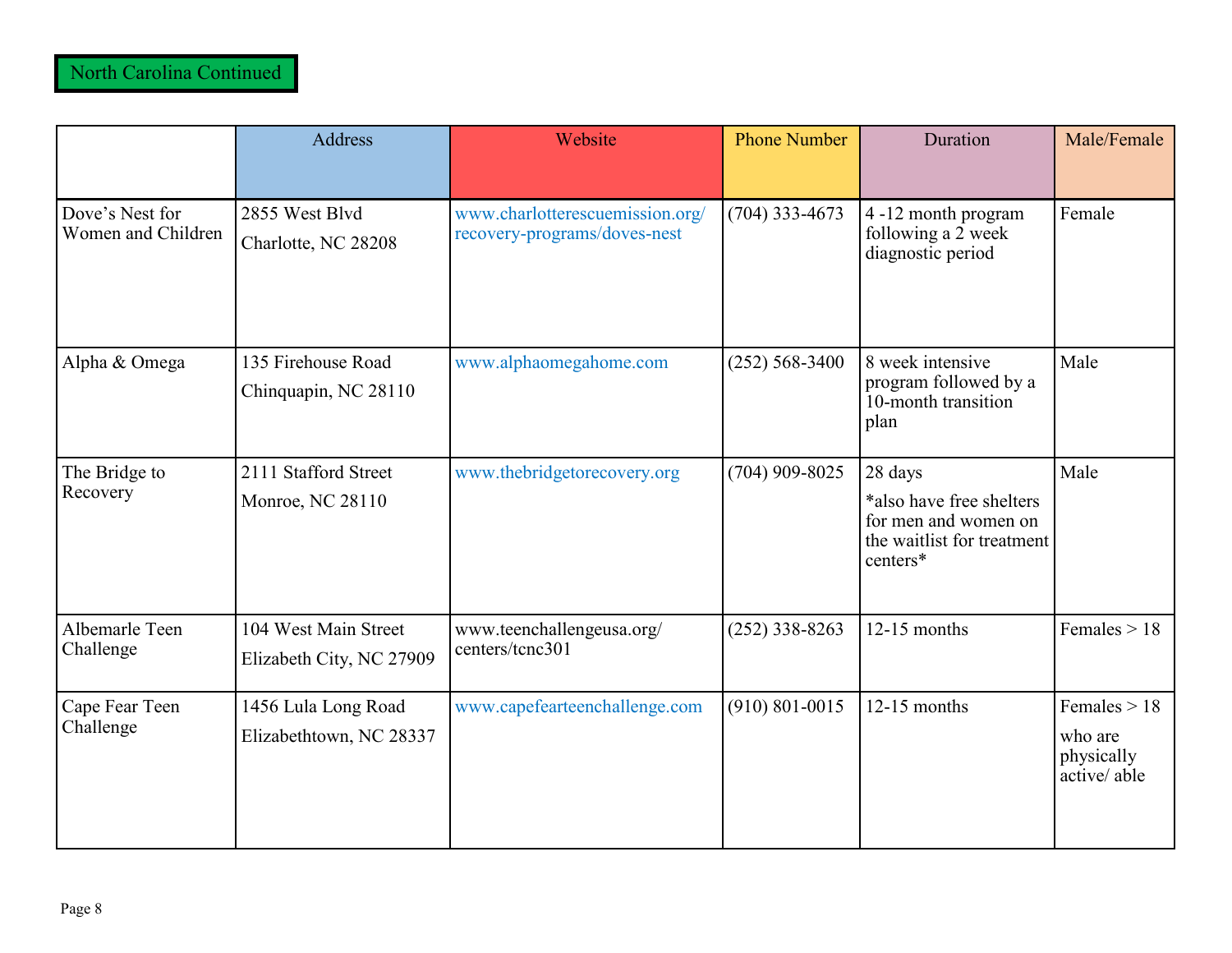| North Carolina Continued   |                                      |                                        |                     |                                                                                                                          |                 |
|----------------------------|--------------------------------------|----------------------------------------|---------------------|--------------------------------------------------------------------------------------------------------------------------|-----------------|
|                            | Address                              | Website                                | <b>Phone Number</b> | Duration                                                                                                                 | Male/<br>Female |
| <b>FIRST</b> at Blue Ridge | 32 Knox Road<br>Ridgecrest, NC 28770 | www.firstinc.org/long-term-<br>program | $(828)$ 669-0011    | 12 months<br>Option to apply to a transition<br>house upon completion with<br>option to stay up to an additional<br>vear | Both            |

| Outside of North Carolina      |                                            |                      |                     |                                                                                                              |                                                                                                                                |
|--------------------------------|--------------------------------------------|----------------------|---------------------|--------------------------------------------------------------------------------------------------------------|--------------------------------------------------------------------------------------------------------------------------------|
|                                | Address                                    | Website              | <b>Phone Number</b> | Duration                                                                                                     | Male/Female                                                                                                                    |
| Faith Home                     | 144 Faith Home Road<br>Greenwood, SC 29649 | www.faithhomegwd.net | $(864)$ 223-0694    | 8 week residential program                                                                                   | Male and Female in<br>separate housing                                                                                         |
| Grace Home<br>Women's Facility | 501 Ltd. Road<br>Vance, SC 29163           | www.hebroncolony.org | $(803) 854 - 9809$  | 13 weeks (option to return<br>after a year has passed if<br>necessary)                                       | Female                                                                                                                         |
| Operation 6:12                 | P.O. Box 763<br>Sugarcreek, OH 44681       | www.operation612.com | $(330) 600 - 0072$  | Male: 7 months with option<br>to stay for aftercare<br>Female: 8 months with<br>option to stay for aftercare | <b>Both</b>                                                                                                                    |
| Any Length<br>Recovery         | 4742 Broad Street<br>Sumter, SC 29154      | www.anylength.org    | $(803)$ 494-5180    | 6 month minimum<br>commitment with option to<br>move to a transition house<br>following completion           | Both<br>Must have a full-time<br>job while enrolled in the<br>program. Transportation<br>to and from work will be<br>provided. |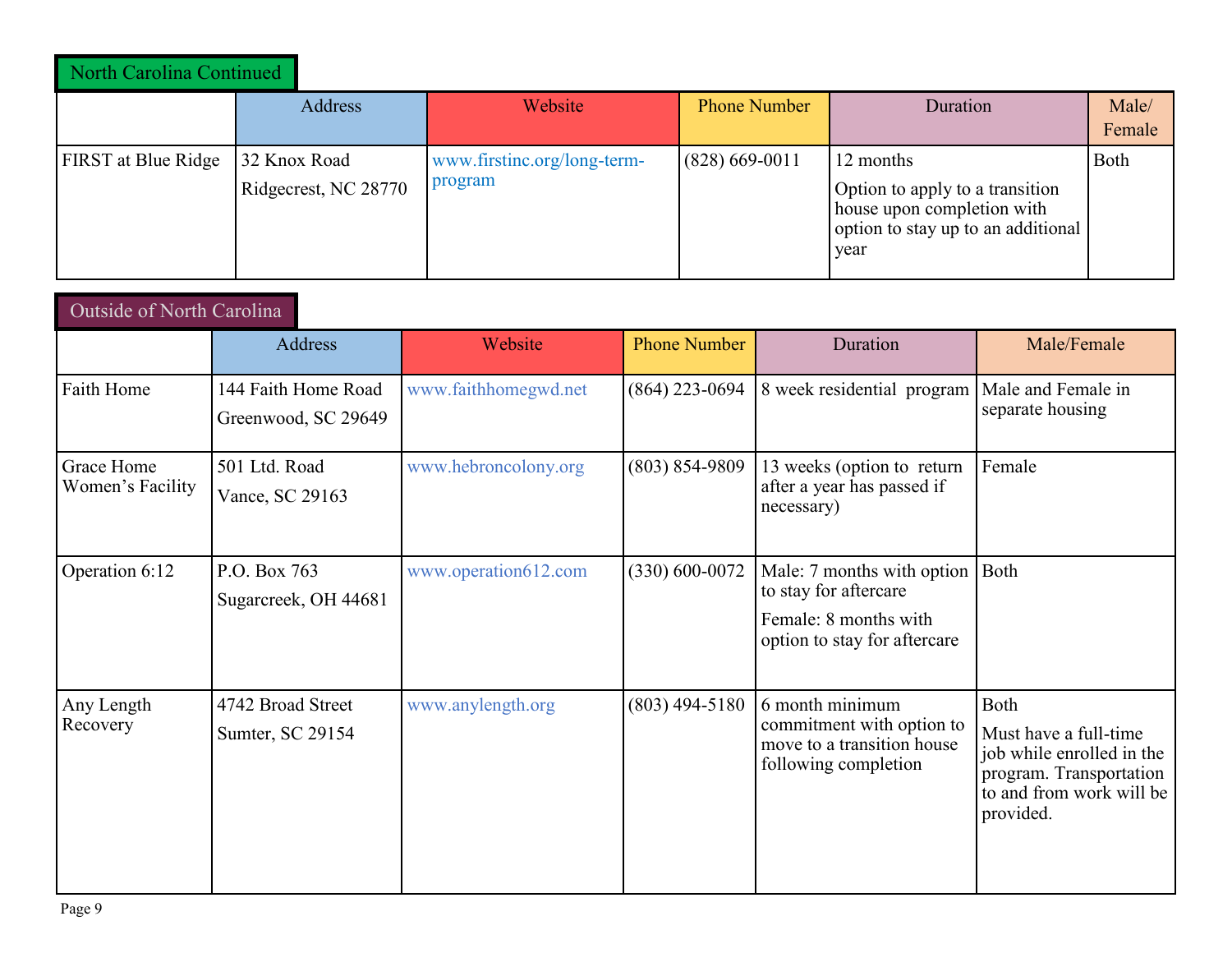# **DETOXIFICATION FACILITIES**

|                                                                              | Address                                                                                             | <b>Phone Number</b> | Duration                                   | Payment                                                                                          | Male/<br>Female |
|------------------------------------------------------------------------------|-----------------------------------------------------------------------------------------------------|---------------------|--------------------------------------------|--------------------------------------------------------------------------------------------------|-----------------|
| The Harbor                                                                   | 2023-1 S 17th Street                                                                                | $(910) 632 - 2191$  | 5 nights 6 days                            | Medicaid only                                                                                    | Both            |
|                                                                              | Wilmington, NC 28401<br>www.rhahealthservices.org/wilmington-<br>behavioral-health-services/#harbor |                     |                                            | *If you do not have<br>Medicaid and make<br>below a certain level per<br>year treatment is free* |                 |
| <b>Coastal Horizons</b><br>Center —<br>Wilmington                            | 615 Shipyard Blvd.                                                                                  | $(910)$ 343-0145    | 12 week                                    | Medicaid                                                                                         | <b>Both</b>     |
|                                                                              | Wilmington, NC 28412                                                                                |                     | intensive<br>outpatient<br>program         | Fees on a sliding scale<br>depending on income                                                   |                 |
|                                                                              | www.coastalhorizons.org/services/<br>substance_abuse                                                |                     |                                            |                                                                                                  |                 |
| Wilmington<br>Treatment Center -<br>Outpatient                               | 1524 Harbour Drive                                                                                  | $(910)$ 338-2417    | 7 days 6 nights                            | Medicare                                                                                         | Both            |
|                                                                              | Wilmington, NC 28403                                                                                |                     | can vary<br>depending on<br>individual and | Private Insurance<br>Self-Pay                                                                    |                 |
|                                                                              | www.wilmingtontreatment.com/programs/                                                               |                     | substance                                  |                                                                                                  |                 |
| <b>Stanley Certified</b><br>Community<br>Behavioral Health<br>Clinic (CCBHC) | 350 Pee Dee Avenue                                                                                  | $(910)$ 618-5606    | Varies                                     | Medicaid                                                                                         | Both            |
|                                                                              | Albemarle, NC 25001                                                                                 |                     |                                            | <b>Commercial Insurance</b>                                                                      |                 |
|                                                                              |                                                                                                     |                     |                                            | Self-Pay                                                                                         |                 |
|                                                                              | https://monarchnc.org/stanly-certified-<br>community-behavioral-health-clinic                       |                     |                                            | Sliding scale for<br>uninsured                                                                   |                 |
| Crisis Recovery<br>Center — Monroe                                           | 1408 East Franklin Street                                                                           | $(704)$ 635-2080    | 7 days 6 nights                            | Medicaid                                                                                         | <b>Both</b>     |
|                                                                              | Monroe, NC 28112                                                                                    |                     |                                            | Medicare                                                                                         |                 |
|                                                                              |                                                                                                     |                     |                                            | Private Insurance                                                                                |                 |
|                                                                              | www.daymarkrecovery.org/locations/fbc-<br>union                                                     |                     |                                            | Options for uninsured                                                                            |                 |